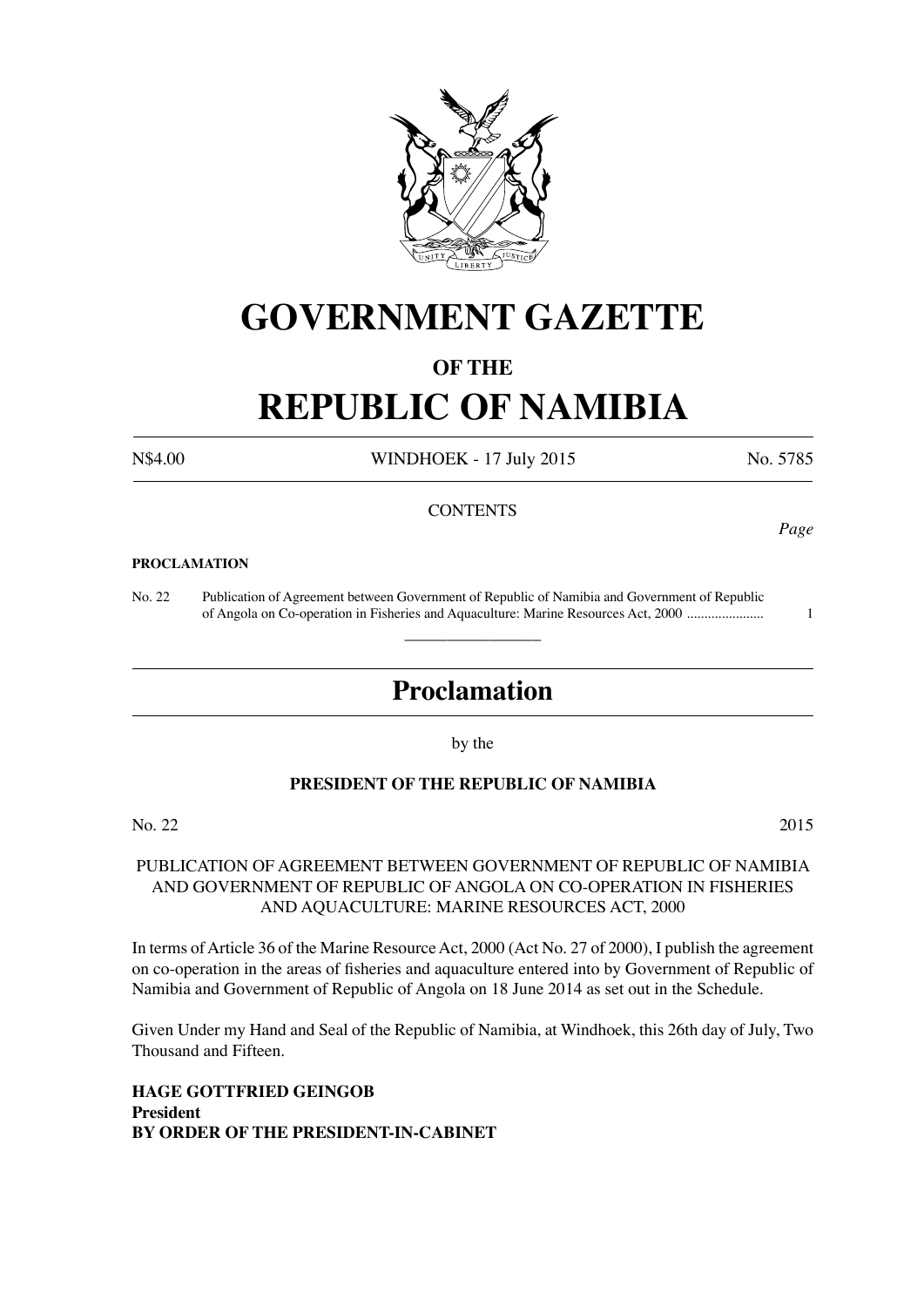#### **SCHEDULE**

#### **MEMORANDUM OF UNDERSTANDING**

**BETWEEN** 



#### **GOVERNMENT OF REPUBLIC OF NAMIBIA THROUGH THE MINISTRY OF FISHERIES AND MARINE RESOURSES**

AND



#### **GOVERNMENT OF REPUBLIC OF ANGOLA THROUGH THE MINISTRY OF FISHERIES**

**ON**

#### **CO-OPERATION IN THE AREAS OF FISHERIES AND AQUACULTURE**

The Government of the Republic of Angola, represented by the Honourable Dr. Victoria de Barros Neto, in her capacity as the Minister of Fisheries and the Government Republic of Namibia, represented by the Honourable Mr. Bernhard Esau, Member of Parliament, in his capacity as the Minister of Fisheries and Marine Resources, hereinafter referred to jointly as "the Parties" and separately as "Party";

**Recognizing** the need to establish the basis towards the development of and to reinforce a relationship of cooperation and friendship between the Parties and their responsibilities for developing fisheries and aquaculture;

**Considering** that the Parties wish to establish a framework for further cooperation based on the principle of mutually beneficial arrangements between the two Parties and collaborating in the responsible management of fisheries and aquaculture;

**Bearing in mind** the importance of fishing and aquaculture in the social and economic development of both countries;

**Recognizing** the cooperation in matters relating to fishing and aquaculture is beneficial to each of the Parties in increasing employment, alleviating poverty and enhancing food security;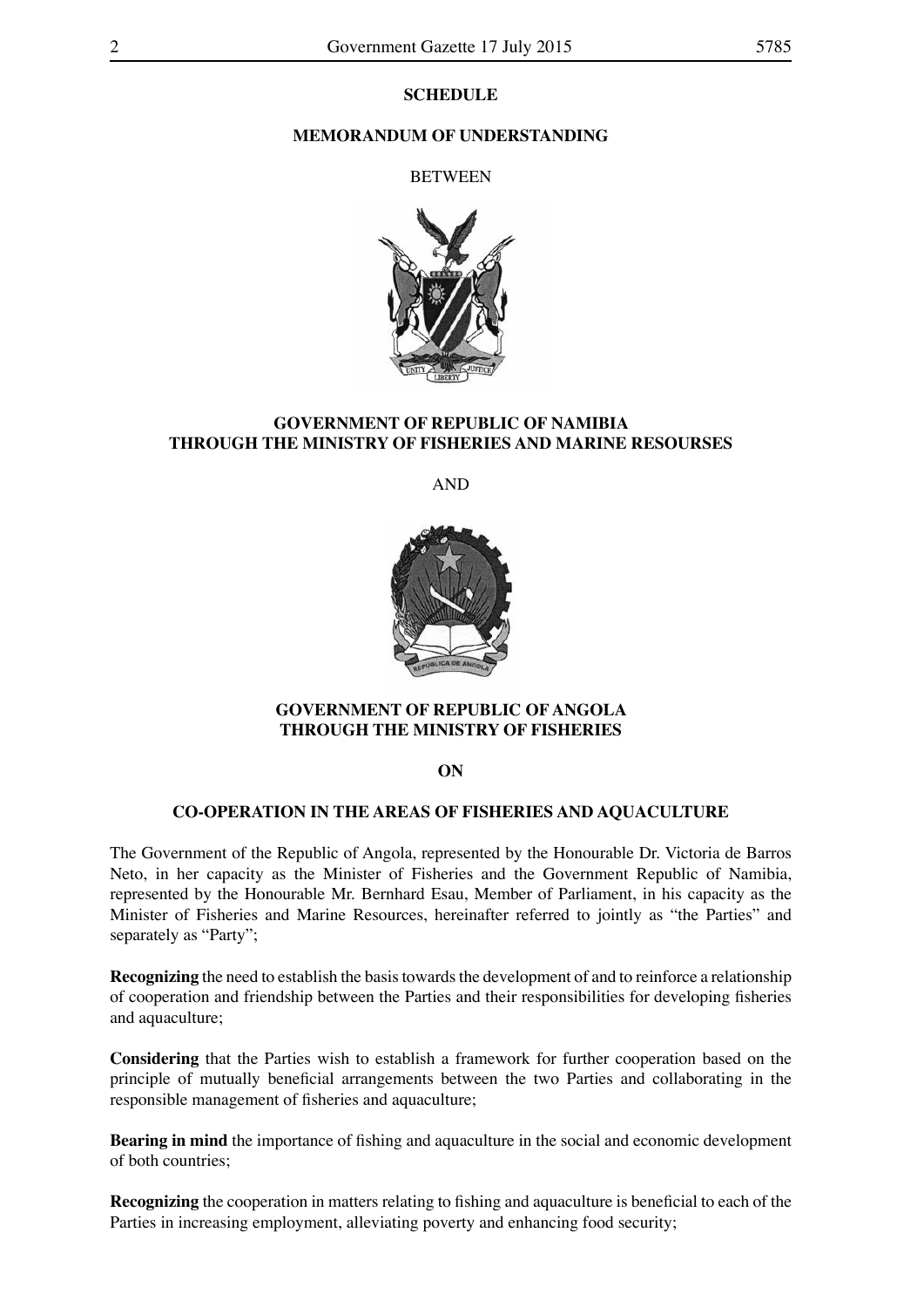**Reaffirming** their commitment to enhance the sustainable utilization of marine resources in Benguela Current Ecosystem, and regional cooperation in the fields of fisheries and aquaculture through the mechanisms envisaged by the Southern African Development Community (SADC);

**Conscious** of the sovereign rights exercised by States in terms of scientific research, conservation, management and exploitation of living aquatic resources within the framework of international law;

**Desirous** to comply with the provisions of international instruments to which the Parties are signatories, or arrangements made under such instruments, in particular -

- (a) The Food and Agriculture Organization of the United Nations (FAO) Agreement to Promote Compliance with International and Conservational and Management Measures by Fishing Vessels on High Seas, 1993 (Rome); and
- (b) The FAO Code of Conduct for Responsible Fisheries, 1995 (Rome);

**Mindful** of the obligation assumed by the Parties, within the framework of the Plan of Action of the United Nations World Summit on Sustainable Development, 2002 (Johannesburg);

**Desiring** to achieve the United Nations Millennium Development Goals;

The Parties have agreed as follows:

#### **ARTICLE 1 Objective**

This Memorandum of Understanding aims to strengthen bilateral communication, cooperation and collaboration in matters pertaining to marine capture fisheries, inland fisheries and aquaculture, on conforming with the respective laws and policies of the countries of the Parties.

#### **ARTICLE 2 Scope**

The communication, cooperation and collaboration envisaged under Article 1 of this Memorandum of Understanding relates to:

- (a) the collection and exchange of relevant data and information;
- (b) human resource development;
- (c) monitoring, control and surveillance of activities related to fisheries and aquaculture within the jurisdictions of the countries of the Parties;
- (d) scientific research and management of shared fisheries resources;
- (e) aquaculture;
- (f) business linkages; and
- (g) development of common positions on these matters referred to in paragraph (a) to (g) in regional and international bodies of which the Parties are the members.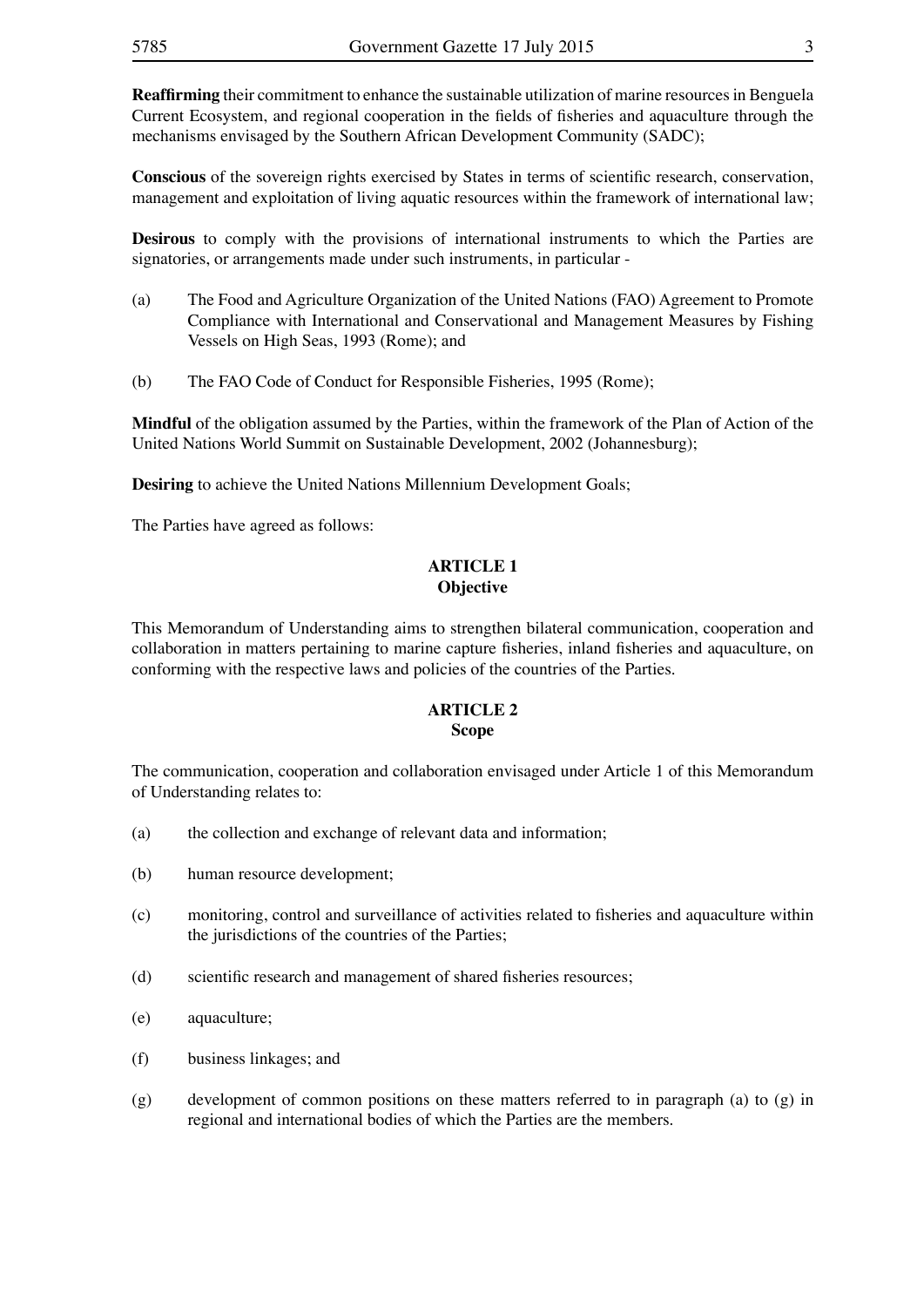#### **ARTICLE 3 Data and Information**

- (1) The Parties will maintain systems for the collection, verification, storage, and analysis of data and information pertinent to the objectives of this Memorandum of Understanding.
- (2) The Parties will particularly focus on data and information relating to the following matters:
	- (a) fishing effort and the catching of shared fisheries resources, including total allowable catches;
	- (b) transgression of the laws of the countries of the Parties by person engaged in fisheries and aquaculture;
	- (c) conservation measures adopted by the Parties;
	- (d) exploratory fisheries; and
	- (e) relevant research to ensure the sustainable exploitation of fisheries and aquaculture resources.
- (3) A Party will, upon request, expeditiously provide data and information, including by electronic means to the other Party, through the Ministry responsible for fisheries and marine resources.

#### **ARTICLE 4 Human Resource Development**

The Parties will:

- (a) carry out joint training operations, on shared monitoring platforms, be it on surface or in the air, relating to the monitoring, control and surveillance of fisheries and aquaculture activities within their respective jurisdictions;
- (b) facilitate the capacity-building of Angolan officials at the Namibian Marine and Fisheries Institution (NAMFI) situated in Walvis Bay, Republic of Namibia;
- (c) facilitate access by the human resource of the countries of both Parties, to a technical and material resources, and joint research activities, which their respective countries carry out in the areas of fisheries and aquaculture;
- (d) ensure that similar opportunities are provided to representatives of the countries of both Parties in respect of training through joint studies on fisheries and aquaculture by sharing research vessels and other resources;
- (e) undertake bi-lateral visits whenever necessary, and hold technical meetings, and seminars, in relation to any field covered by this Memorandum of Understanding.

#### **ARTICLE 5 Monitoring, Control and Surveillance**

The Parties will:

(a) co-operate in strengthening the monitoring, control and surveillance activities in waters under their respective jurisdictions, especially in the border areas of their countries;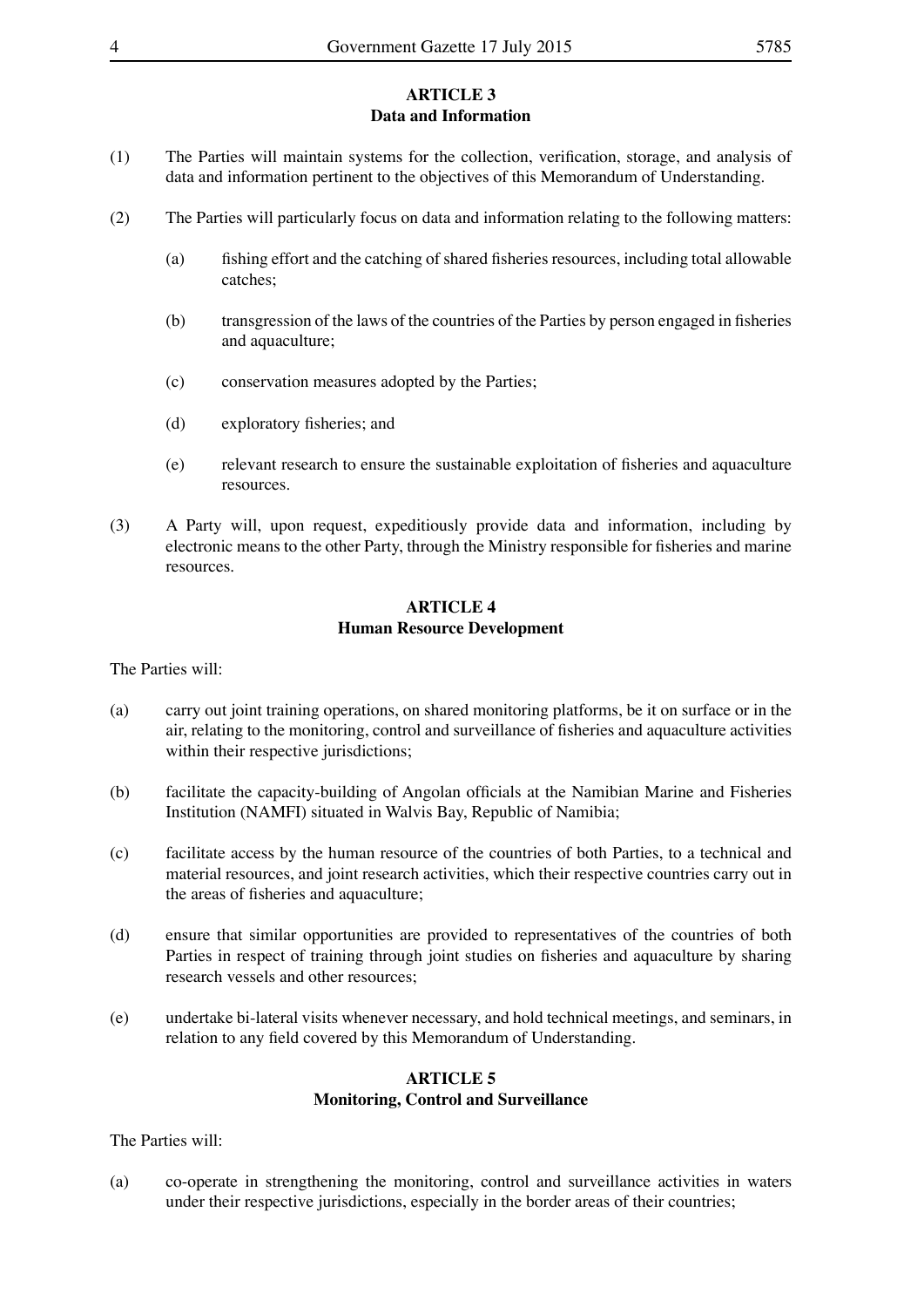| 5785                                                                              | Government Gazette 17 July 2015<br>5                                                                                                                                                                                                                            |                                                                                                                                                      |  |
|-----------------------------------------------------------------------------------|-----------------------------------------------------------------------------------------------------------------------------------------------------------------------------------------------------------------------------------------------------------------|------------------------------------------------------------------------------------------------------------------------------------------------------|--|
| (b)                                                                               | execute joint surface and aerial marine fisheries surveillance patrols and, for the purpose of<br>cutting costs, share assets used for the purpose of patrol;                                                                                                   |                                                                                                                                                      |  |
| (c)                                                                               | co-operate in developing national plans of action against Illegal, Unreported and Unregulated<br>(IUU) fishing, in support of the FAO international Plan of Action to Prevent, Deter and<br>Eliminate Illegal, Unreported and Unregulated Fishing, 2001 (Rome); |                                                                                                                                                      |  |
| (d)                                                                               | take steps to ensure that the Parties remain fully aware of the threat of IUU fishing to national<br>fish stock, shared fish stocks and straddling fish stocks, and the appropriate action to mitigate<br>such threats;                                         |                                                                                                                                                      |  |
| (e)                                                                               | jointly develop:                                                                                                                                                                                                                                                |                                                                                                                                                      |  |
|                                                                                   | (i)                                                                                                                                                                                                                                                             | procedures for application in activities relating to monitoring, control and<br>surveillance, including the collection of evidence on-board vessels; |  |
|                                                                                   | (ii)                                                                                                                                                                                                                                                            | manuals relating to monitoring, control and surveillance; and                                                                                        |  |
|                                                                                   | (iii)                                                                                                                                                                                                                                                           | procedures to facilitate the prosecution of suspects;                                                                                                |  |
| (f)                                                                               | create arrangements for the exchange of data and information between the Parties on the<br>activities conducted from or on fishing vessels in their respective waters, including data and<br>information on:                                                    |                                                                                                                                                      |  |
|                                                                                   | (i)                                                                                                                                                                                                                                                             | infringements of relevant laws of their Party or international law;                                                                                  |  |
|                                                                                   | (ii)                                                                                                                                                                                                                                                            | black listed persons, who are guilty of such infringements; and                                                                                      |  |
|                                                                                   | (iii)                                                                                                                                                                                                                                                           | sanctions imposed against such blacklisted persons;                                                                                                  |  |
| (g)                                                                               | on a regular basis, hold technical meetings between staff involved in monitoring, control and<br>surveillance in their countries.                                                                                                                               |                                                                                                                                                      |  |
| <b>ARTICLE 6</b><br><b>Scientific Research and Management of Shared Resources</b> |                                                                                                                                                                                                                                                                 |                                                                                                                                                      |  |
|                                                                                   | The Parties will:                                                                                                                                                                                                                                               |                                                                                                                                                      |  |
| (a)                                                                               | create a specialized joint working group for the evaluation, management and socio-economic<br>study of shared marine resources;                                                                                                                                 |                                                                                                                                                      |  |
| (b)                                                                               | plan and carry out surveys into matters relating to shared marine fish stocks;                                                                                                                                                                                  |                                                                                                                                                      |  |
| (c)                                                                               | analyze biological specimens of shared marine resources, and examine the data obtained<br>from such analysis;                                                                                                                                                   |                                                                                                                                                      |  |

- (d) create appropriate arrangements for the management of shared marine and freshwater living resources, including total allowable catches, technical conservation measures and other management measures;
- (e) promote scientific publications and technical reports on the activities carried out under this Article; and
- (f) exchange data and information relating to the results of the studies, surveys and analysis contemplated in this Article.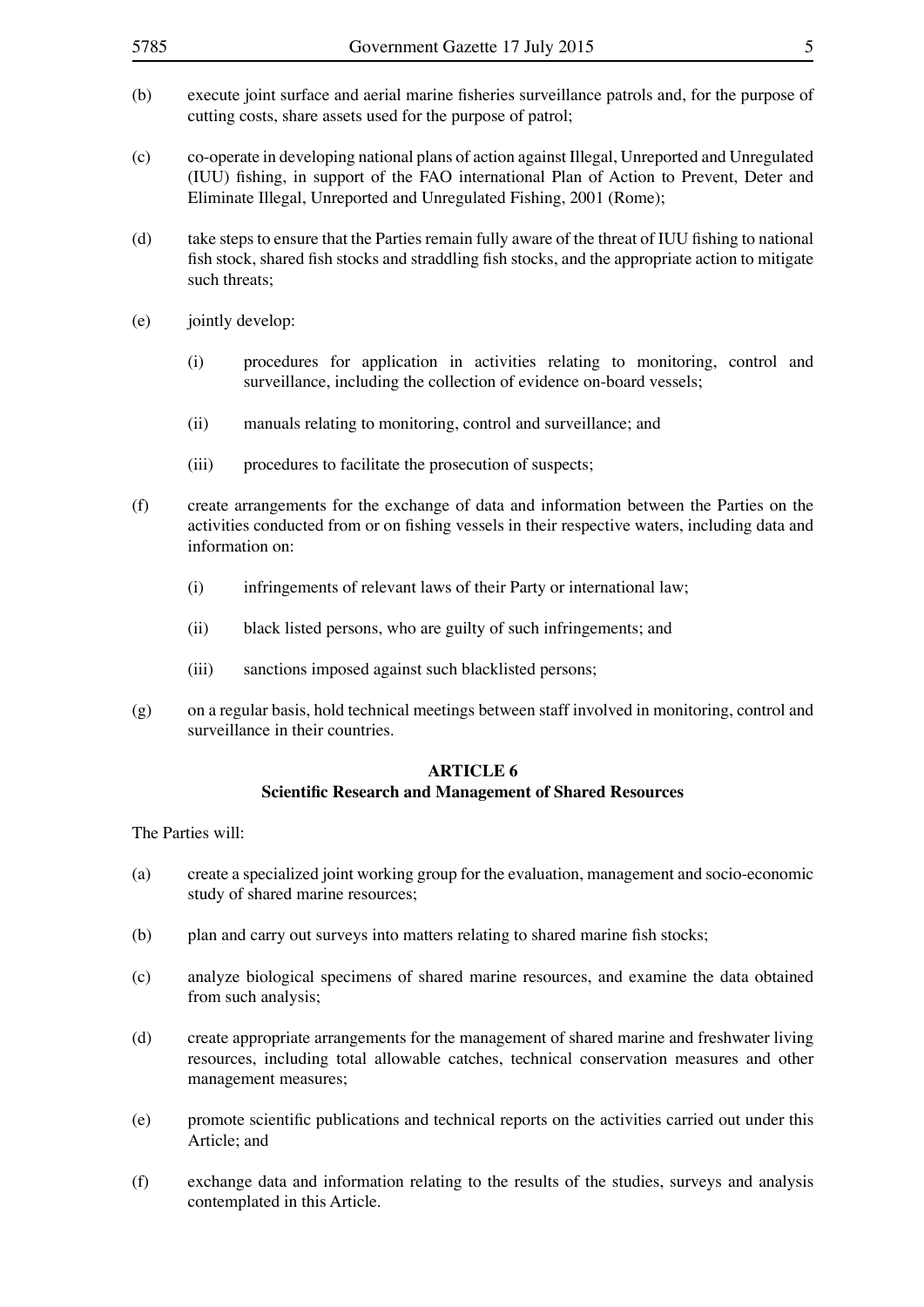#### **ARTICLE 7 Aquaculture and Inland Fisheries**

The Parties will:

- (a) endeavor to harmonize their policies and laws relating to aquaculture and inland fisheries within the ambit of the international instruments to which they are Parties;
- (b) cooperate in establishing:
	- (i) centers of excellence for disease control and quality assurance of aquaculture products;
	- (ii) laboratories for monitoring marine water quality for the purpose of aquaculture and the presence of harmful algal blooms in such waters;
- (c) carry out joint research into cultivation of marine resources indigenous to the Benguela Current Ecosystem and indigenous inland freshwater resources, using acquired technology as far as practicable;
- (d) foster close cooperation between staff, who are involved in the monitoring, control and surveillance of inland fisheries in the countries of the Parties;
- (e) develop joint management plans for shared inland water resources.

#### **ARTICLE 8 Cooperation in Business**

The Parties will:

- (a) promote mutual beneficial economic relations between persons from their countries, who or which are involved in fishing, fish processing, marketing of fish products, and aquaculture activities; and
- (b) develop institutional and business cooperation in the implementation of a management system of quality assurance in fishing and fish processing.

#### **ARTICLE 9 Regional and International Cooperation**

To extent possible, the Parties will develop and defend, either through meetings of the Joint Technical Committee referred to in Article 10 of this Memorandum of Understanding or by written communication between them, joint positions for the purpose of regional and international platforms on matters falling within the scope of this Memorandum of Understanding.

#### **ARTICLE 10 Joint Technical Committee**

- (1) The Ministers responsible for fisheries and marine resources shall establish a Joint Technical Committee to oversee the implementation of this Memorandum of Understanding.
- (2) Each party will nominate not more than five persons to serve as members of the Committee.
- (3) The Committee will meet as agreed by the Parties and in their territories on an alternating basis.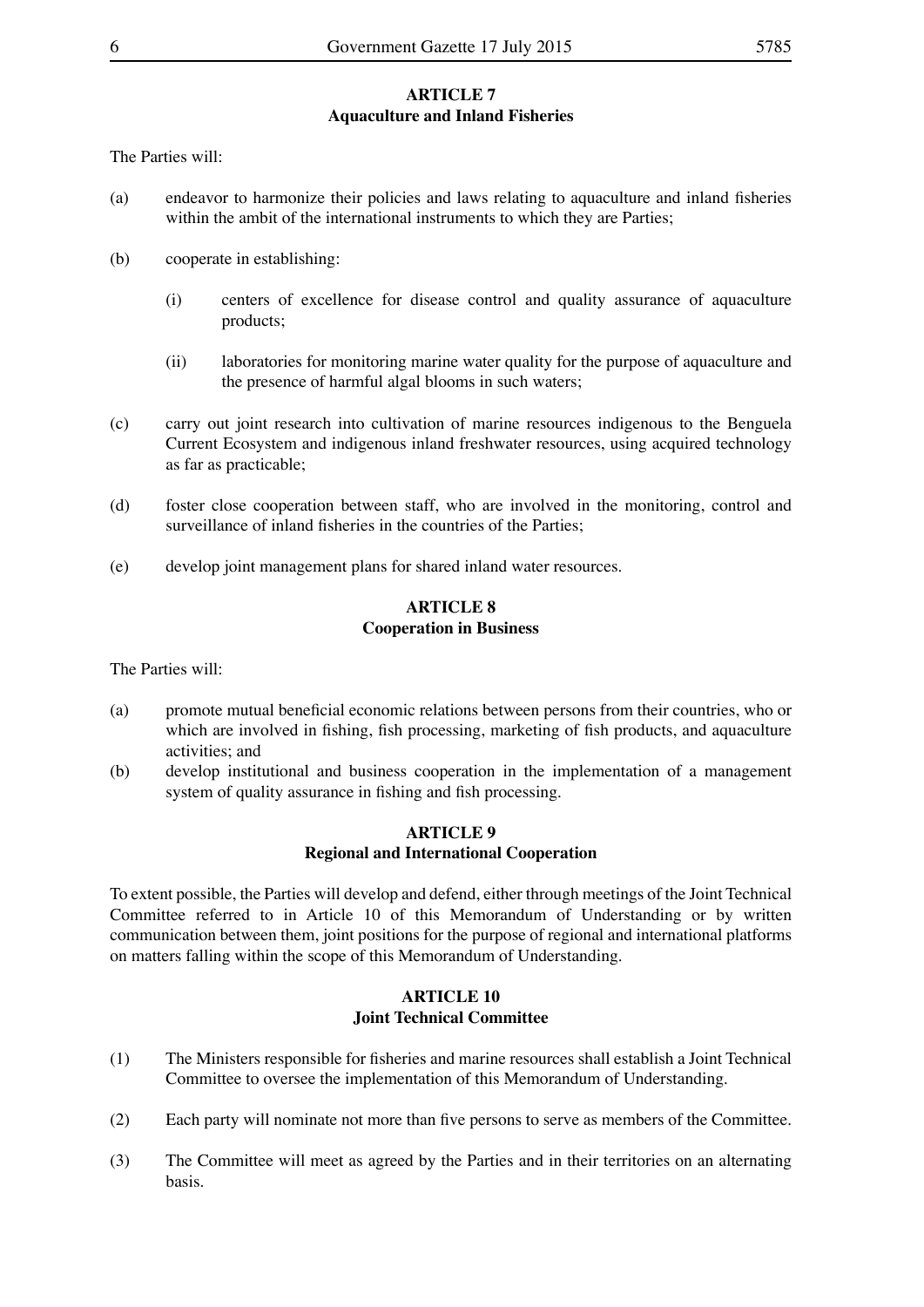#### **ARTICLE 11 Specific Agreements**

- (1) The Parties may enter into specific agreements or protocols under this Memorandum of Understanding in respect of specific areas of cooperation, in which the Parties may set out, to include amongst others, the objectives, activities, output, work plans and time scales of the cooperation, financial and other responsibilities of the Parties in this regard.
- (2) The parties will inform each other in writing of, and consult on,, any issues regarding the interpretation or implementation of this Memorandum of Understanding.

#### **ARTICLE 12 Confidentiality**

- (1) The Parties will, in accordance with the laws of their respective countries, maintain the strictest confidentiality with regard to all information acquired from or concerning the other Party, which may include trade secrets, financial information, technical data, or any other non-public information, communication between the Parties.
- (2) The Parties will take such precautions as may be necessary to maintain the confidentiality of information communicated between them.

#### **ARTICLE 13 Intellectual Property Rights**

- (1) The Parties will protect and enforce intellectual property rights, which are created or utilized in the course of carrying out activities under this Memorandum of Understanding, in accordance with their respective national laws and international instruments to which their countries are parties.
- (2) The Parties will allocate intellectual property created in the course of cooperative activities under this Memorandum of Understanding in separate implementation agreements or protocols regarding such activities.

#### **ARTICLE 14 Settlement of Disputes**

Any dispute arising from the interpretation or implementation of this Memorandum of Understanding will be resolved amicably by means of mutual consultations and negotiations between the Parties through diplomatic channels.

#### **ARTICLE 15 Amendments**

- (1) A Party, which intends to propose an amendment to this Memorandum of Understanding, should notify in writing the other Party of such intention at least forty-five (45) days before negotiations regarding the proposed amendment takes place between the Parties.
- (2) An amendment referred to in Sub-Article (1) will come into effect when:
	- (a) it is reduced to writing;
	- (b) it is signed by both Parties; and
	- (c) the last written notice, relating to the fulfillment of the internal legal formalities of the Parties is received through diplomatic channels.